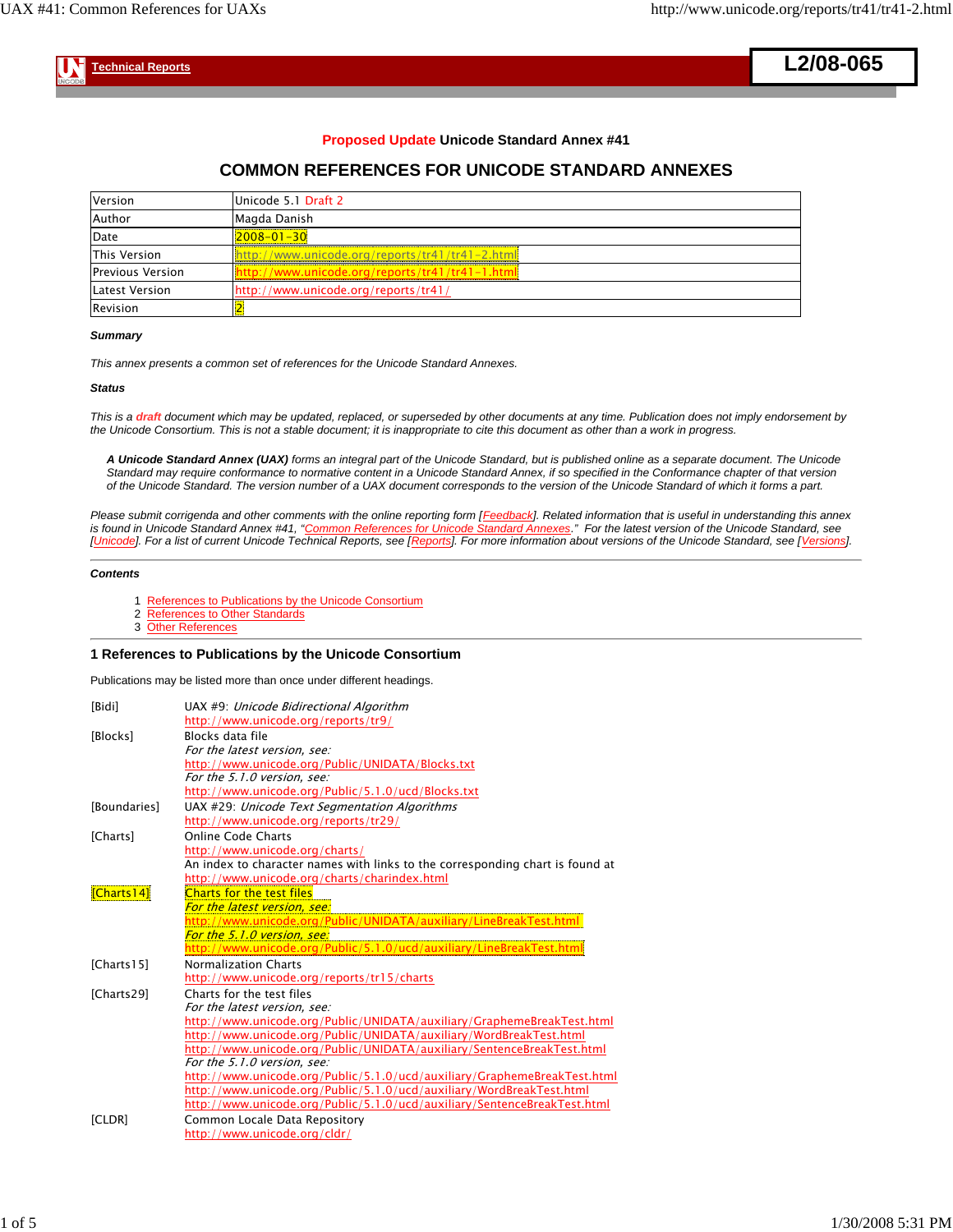| [Code9]       | Reference code implementing Unicode Bidirectional Algorithm<br>For the original verified $C/C++$ reference implementation, see:<br>http://www.unicode.org/reports/tr9/BidiReferenceCpp/<br>For the original verified Java reference implementation, see: |
|---------------|----------------------------------------------------------------------------------------------------------------------------------------------------------------------------------------------------------------------------------------------------------|
|               | http://www.unicode.org/reports/tr9/BidiReferenceJava/                                                                                                                                                                                                    |
| [Code14]      | For updates to the $C/C++$ sample code, see: http://www.unicode.org/Public/PROGRAMS/BidiReferenceCpp/<br>Sample code implementing Unicode Line Breaking Algorithm using a pair table<br>http://www.unicode.org/Public/PROGRAMS/LineBreakSampleCpp/       |
| [Collation]   | Contains the code samples shown in UAX #14 together with driver code.<br>UTS #10: Unicode Collation Algorithm (UCA)<br>http://www.unicode.org/reports/tr10/                                                                                              |
| [Corrections] | Normalization Corrections                                                                                                                                                                                                                                |
|               | For the latest version, see:                                                                                                                                                                                                                             |
|               | http://www.unicode.org/Public/UNIDATA/NormalizationCorrections.txt<br>For the 5.1.0 version, see:                                                                                                                                                        |
|               | http://www.unicode.org/Public/5.1.0/ucd/NormalizationCorrections.txt                                                                                                                                                                                     |
|               | [Corrigendum1] Corrigendum #1: UTF-8 Shortest Form<br>http://www.unicode.org/versions/corrigendum1.html                                                                                                                                                  |
|               | [Corrigendum2] Corrigendum #2: <i>Yod with Hirig Normalization</i><br>http://www.unicode.org/versions/corrigendum2.html                                                                                                                                  |
|               | [Corrigendum3] Corrigendum #3: $U + F951$ Normalization                                                                                                                                                                                                  |
|               | http://www.unicode.org/versions/corrigendum3.html                                                                                                                                                                                                        |
|               | [Corrigendum4] Corrigendum #4: Five CJK Canonical Mapping Errors<br>http://www.unicode.org/versions/corrigendum4.html                                                                                                                                    |
|               | [Corrigendum5] Corrigendum #5: Normalization Idempotency                                                                                                                                                                                                 |
|               | http://www.unicode.org/versions/corrigendum5.html                                                                                                                                                                                                        |
| [Data9]       | Bidi Mirroring                                                                                                                                                                                                                                           |
|               | For the latest version, see:<br>http://www.unicode.org/Public/UNIDATA/BidiMirroring.txt                                                                                                                                                                  |
|               | For the 5.1.0 version, see:                                                                                                                                                                                                                              |
|               | http://www.unicode.org/Public/5.1.0/ucd/BidiMirroring.txt                                                                                                                                                                                                |
| [Data $11$ ]  | East Asian Width property data file<br>For the latest version, see:                                                                                                                                                                                      |
|               | http://www.unicode.org/Public/UNIDATA/EastAsianWidth.txt                                                                                                                                                                                                 |
|               | For the 5.1.0 version, see:                                                                                                                                                                                                                              |
| [Data $14$ ]  | http://www.unicode.org/Public/5.1.0/ucd/EastAsianWidth.txt<br>Line Break property data file                                                                                                                                                              |
|               | For the latest version, see:                                                                                                                                                                                                                             |
|               | http://www.unicode.org/Public/UNIDATA/LineBreak.txt                                                                                                                                                                                                      |
|               | For the 5.1.0 version, see:<br>http://www.unicode.org/Public/5.1.0/ucd/LineBreak.txt                                                                                                                                                                     |
| [Data24]      | Scripts data file                                                                                                                                                                                                                                        |
|               | For the latest version, see:                                                                                                                                                                                                                             |
|               | http://www.unicode.org/Public/UNIDATA/Scripts.txt<br>For the 5.1.0 version, see:                                                                                                                                                                         |
|               | http://www.unicode.org/Public/5.1.0/ucd/Scripts.txt                                                                                                                                                                                                      |
| [Data34]      | Named Sequences data file                                                                                                                                                                                                                                |
|               | For the latest version, see:<br>http://www.unicode.org/Public/UNIDATA/NamedSequences.txt                                                                                                                                                                 |
|               | For the 5.1.0 version see:                                                                                                                                                                                                                               |
|               | http://www.unicode.org/Public/5.1.0/ucd/NamedSequences.txt                                                                                                                                                                                               |
| [DataProv]    | Provisional Named Sequences data file<br>For the latest version, see:                                                                                                                                                                                    |
|               | http://www.unicode.org/Public/UNIDATA/NamedSequencesProv.txt                                                                                                                                                                                             |
|               | For the 5.1.0 version see:<br>http://www.unicode.org/Public/5.1.0/ucd/NamedSequencesProv.txt                                                                                                                                                             |
| [DerivedBIDI] | Derived Bidi Properties                                                                                                                                                                                                                                  |
|               | For the latest version see:                                                                                                                                                                                                                              |
|               | http://www.unicode.org/Public/UNIDATA/extracted/DerivedBidiClass.txt<br>For the 5.1.0 version, see:                                                                                                                                                      |
|               | http://www.unicode.org/Public/5.1.0/ucd/extracted/DerivedBidiClass.txt                                                                                                                                                                                   |
| [EAW]         | UAX #11: East Asian Width                                                                                                                                                                                                                                |
|               | http://www.unicode.org/reports/tr11/                                                                                                                                                                                                                     |
| [Errata]      | Updates and Errata<br>http://www.unicode.org/errata                                                                                                                                                                                                      |
| [Exclusions]  | <b>Composition Exclusion Table</b>                                                                                                                                                                                                                       |
|               | For the latest version, see:                                                                                                                                                                                                                             |
|               | http://www.unicode.org/Public/UNIDATA/CompositionExclusions.txt<br>For the 5.1.0 version, see:                                                                                                                                                           |
|               | http://www.unicode.org/Public/5.1.0/ucd/CompositionExclusions.txt                                                                                                                                                                                        |
| [FAQ]         | Unicode Frequently Asked Questions                                                                                                                                                                                                                       |
|               | http://www.unicode.org/faq/<br>For answers to common questions on technical issues.                                                                                                                                                                      |
| [Feedback]    | Reporting Form                                                                                                                                                                                                                                           |
|               | http://www.unicode.org/reporting.html                                                                                                                                                                                                                    |
|               | For reporting errors and requesting information online.                                                                                                                                                                                                  |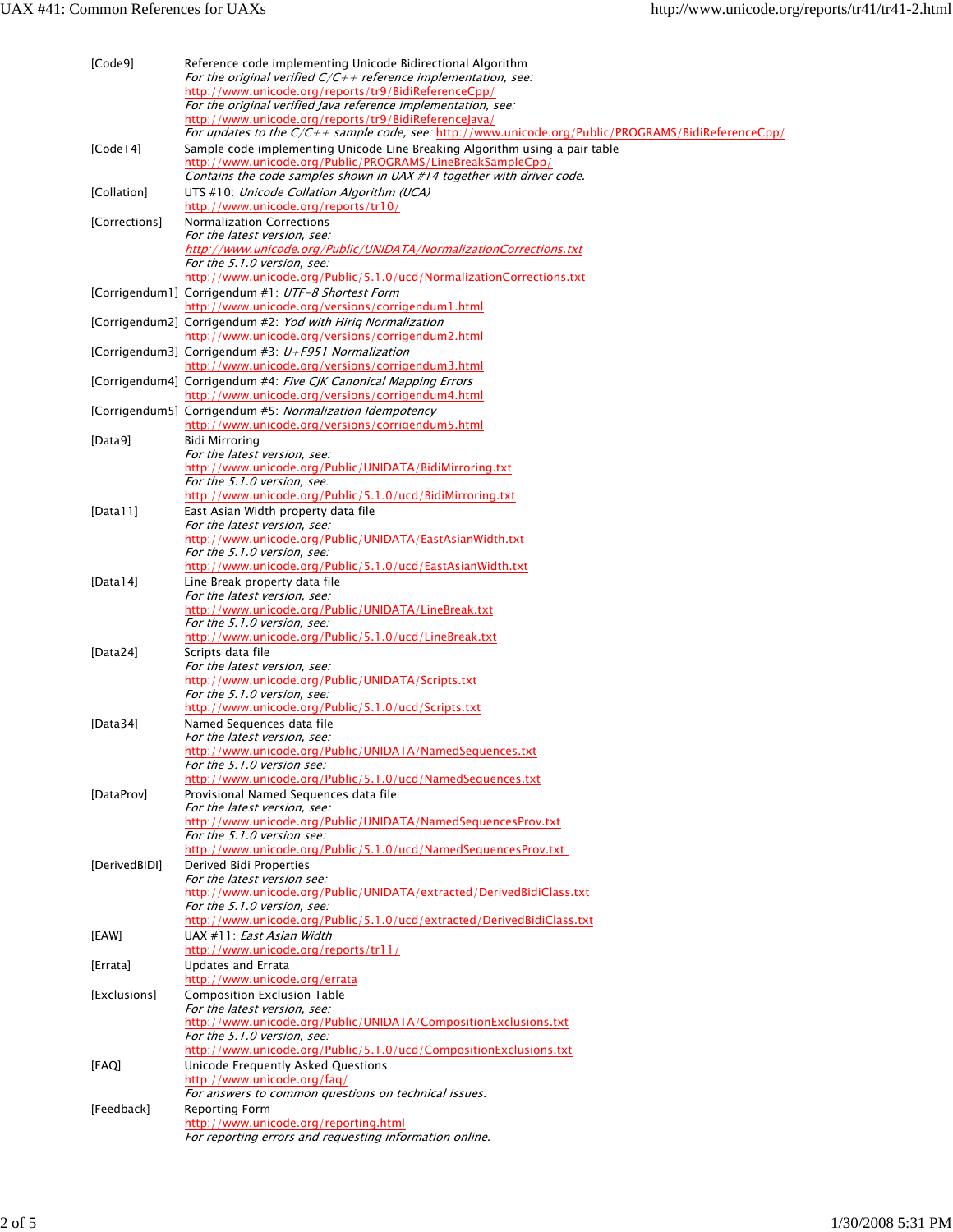| [Glossary]  | Unicode Glossary<br>http://www.unicode.org/glossary/<br>For explanations of terminology used in this and other documents.                              |
|-------------|--------------------------------------------------------------------------------------------------------------------------------------------------------|
| [HangulST]  | Hangul Syllable Types                                                                                                                                  |
|             | For the latest version, see:<br>http://www.unicode.org/Public/UNIDATA/HangulSyllableType.txt<br>For the 5.1.0 version, see:                            |
|             | http://www.unicode.org/Public/5.1.0/ucd/HangulSyllableType.txt                                                                                         |
| [LineBreak] | UAX #14: Unicode Line Breaking Algorithm<br>http://www.unicode.org/reports/tr14/                                                                       |
| [NormProps] | Derived Normalization Properties                                                                                                                       |
|             | For the latest version, see:<br>http://www.unicode.org/Public/UNIDATA/DerivedNormalizationProps.txt                                                    |
|             | For the 5.1.0 version, see:                                                                                                                            |
| [Policies]  | http://www.unicode.org/Public/5.1.0/ucd/DerivedNormalizationProps.txt<br>Unicode Policies                                                              |
|             | http://www.unicode.org/policies/                                                                                                                       |
| [Props]     | Property Data:<br>For the latest version, see:                                                                                                         |
|             | http://www.unicode.org/Public/UNIDATA/auxiliary/GraphemeBreakProperty.txt                                                                              |
|             | http://www.unicode.org/Public/UNIDATA/auxiliary/WordBreakProperty.txt                                                                                  |
|             | http://www.unicode.org/Public/UNIDATA/auxiliary/SentenceBreakProperty.txt<br>For the 5.1.0 version, see:                                               |
|             | http://www.unicode.org/Public/5.1.0/ucd/auxiliary/GraphemeBreakProperty.txt<br>http://www.unicode.org/Public/5.1.0/ucd/auxiliary/WordBreakProperty.txt |
|             | http://www.unicode.org/Public/5.1.0/ucd/auxiliary/SentenceBreakProperty.txt                                                                            |
| [PropValue] | Property Value Aliases data file<br>For the latest version, see:                                                                                       |
|             | http://www.unicode.org/Public/UNIDATA/PropertyValueAliases.txt                                                                                         |
|             | For the 5.1.0 version, see:                                                                                                                            |
| [RegEx]     | http://www.unicode.org/Public/5.1.0/ucd/PropertyValueAliases.txt<br>UTS #18: Unicode Regular Expressions                                               |
|             | http://www.unicode.org/reports/tr18/                                                                                                                   |
| [Reports]   | Unicode Technical Reports<br>http://www.unicode.org/reports/                                                                                           |
|             | For information on the status and development process for technical reports, and for a list of technical                                               |
| [Sample]    | reports.<br>Sample Normalizer code                                                                                                                     |
|             | http://www.unicode.org/reports/tr15/Normalizer.html                                                                                                    |
| [Security]  | UTR #36: Security Considerations for the Implementation of Unicode and Related Technology<br>http://www.unicode.org/reports/tr36/                      |
| [Stability] | Unicode Consortium Stability Policies                                                                                                                  |
|             | http://www.unicode.org/standard/stability_policy.html                                                                                                  |
| [Tests14]   | Test data:<br>For the latest version, see:                                                                                                             |
|             | http://www.unicode.org/Public/UNIDATA/auxiliary/LineBreakTest.txt                                                                                      |
|             | For the 5.1.0 version, see:<br>http://www.unicode.org/Public/5.1.0/ucd/auxiliary/LineBreakTest.txt                                                     |
| $[Tests15]$ | Normalization Conformance Test                                                                                                                         |
|             | For the latest version, see:<br>http://www.unicode.org/Public/UNIDATA/NormalizationTest.txt                                                            |
|             | For the 5.1.0 version, see:                                                                                                                            |
| [Tests29]   | http://www.unicode.org/Public/5.1.0/ucd/NormalizationTest.txt<br>Test data:                                                                            |
|             | For the latest version, see:                                                                                                                           |
|             | http://www.unicode.org/Public/UNIDATA/auxiliary/GraphemeBreakTest.txt<br>http://www.unicode.org/Public/UNIDATA/auxiliary/WordBreakTest.txt             |
|             | http://www.unicode.org/Public/UNIDATA/auxiliary/SentenceBreakTest.txt                                                                                  |
|             | For the 5.1.0 version, see:<br>http://www.unicode.org/Public/5.1.0/ucd/auxiliary/GraphemeBreakTest.txt                                                 |
|             | http://www.unicode.org/Public/5.1.0/ucd/auxiliary/WordBreakTest.txt                                                                                    |
| [UAX9]      | http://www.unicode.org/Public/5.1.0/ucd/auxiliary/SentenceBreakTest.txt<br>UAX #9: Unicode Bidirectional Algorithm                                     |
|             | http://www.unicode.org/reports/tr9/                                                                                                                    |
| [UAX11]     | <u> UAX #11: <i>East Asian Width</i></u><br>http://www.unicode.org/reports/tr11/                                                                       |
| [UAX14]     | <u>UAX #14: Unicode Line Breaking Algorithm</u><br>http://www.unicode.org/reports/tr14/                                                                |
| [UAX15]     | UAX #15: Unicode Normalization Forms                                                                                                                   |
| [UAX24]     | http://www.unicode.org/reports/tr15/<br>UAX #24: Unicode Script Property                                                                               |
|             | http://www.unicode.org/reports/tr24/                                                                                                                   |
| [UAX29]     | UAX #29: Unicode Text Segmentation<br>http://www.unicode.org/reports/tr29/                                                                             |
| [UAX31]     | UAX #31: Unicode Identifier and Pattern Syntax                                                                                                         |
|             | http://www.unicode.org/reports/tr31/                                                                                                                   |
| [UAX34]     | UAX #34: Unicode Named Character Sequences<br>http://www.unicode.org/reports/tr34/                                                                     |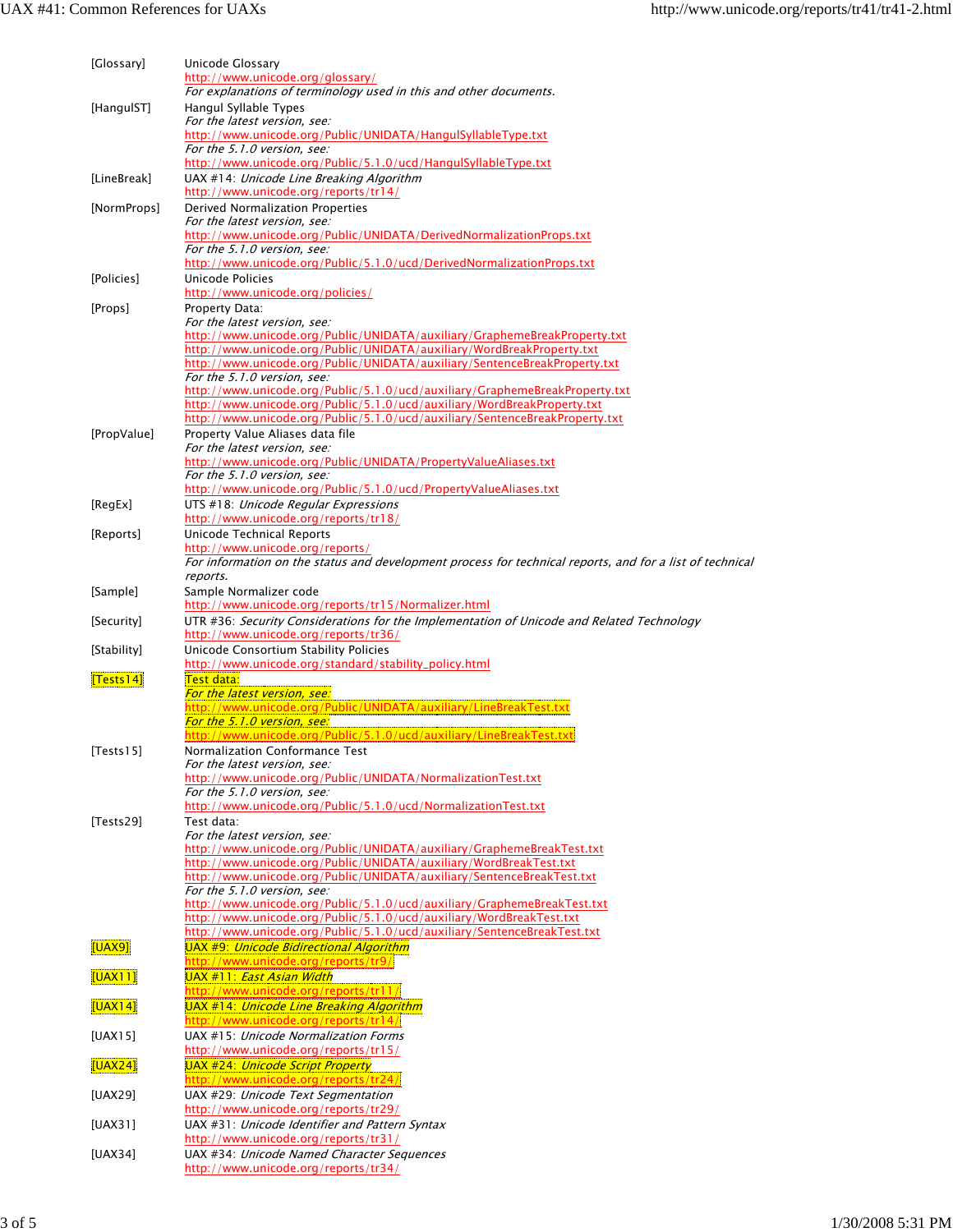| <u>[UAX41]</u>     | UAX #41: Common References for Unicode Standard Annexes<br>http://www.unicode.org/reports/tr41/                                                                                                                                                                                                                                                                            |
|--------------------|----------------------------------------------------------------------------------------------------------------------------------------------------------------------------------------------------------------------------------------------------------------------------------------------------------------------------------------------------------------------------|
| [UAX42]            | UAX #42: Unicode Character Database in XML<br>http://www.unicode.org/reports/tr42/                                                                                                                                                                                                                                                                                         |
| [UCA]              | UTS #10: Unicode Collation Algorithm<br>http://www.unicode.org/reports/tr10/                                                                                                                                                                                                                                                                                               |
| [UCD]              | Unicode Character Database<br>http://www.unicode.org/ucd/                                                                                                                                                                                                                                                                                                                  |
|                    | For an overview of the Unicode Character Database and a list of its associated files, see:                                                                                                                                                                                                                                                                                 |
| [UCDDoc]           | http://www.unicode.org/Public/UNIDATA/UCD.html<br>Unicode Character Database Documentation                                                                                                                                                                                                                                                                                 |
| [Unicode]          | http://www.unicode.org/Public/UNIDATA/UCD.html<br>The Unicode Standard                                                                                                                                                                                                                                                                                                     |
|                    | For the latest version, see:<br>http://www.unicode.org/versions/latest/                                                                                                                                                                                                                                                                                                    |
|                    | For the 5.1.0 version, see:<br>http://www.unicode.org/versions/Unicode5.1.0/                                                                                                                                                                                                                                                                                               |
| [Unicode3.0]       | The Unicode Consortium. <i>The Unicode Standard, Version 3.0</i> (Reading, MA, Addison-Wesley, 2000. ISBN<br>$0 - 201 - 61633 - 5$ .                                                                                                                                                                                                                                       |
| [Unicode3.1]       | The Unicode Consortium. The Unicode Standard, Version 3.1.0, defined by: The Unicode Standard, Version 3.0<br>(Reading, MA, Addison-Wesley, 2000. ISBN 0-201-61633-5), as amended by the <i>Unicode Standard Annex</i><br>#27: Unicode 3.1                                                                                                                                 |
| [Unicode3.2]       | http://www.unicode.org/reports/tr27/<br>The Unicode Consortium. The Unicode Standard, Version 3.2.0, defined by: The Unicode Standard, Version 3.0<br>(Reading, MA, Addison-Wesley, 2000. ISBN 0-201-61633-5), as amended by the <i>Unicode Standard Annex</i><br>#27: Unicode 3.1 and the Unicode Standard Annex #28: Unicode 3.2<br>http://www.unicode.org/reports/tr28/ |
| [Unicode4.0]       | The Unicode Consortium. The Unicode Standard, Version 4.0 (Boston, MA, Addison-Wesley, 2003. ISBN<br>$0 - 321 - 18578 - 1$ .                                                                                                                                                                                                                                               |
| [Unicode $4.0.1$ ] | The Unicode Consortium. The Unicode Standard, Version 4.0.1, defined by: The Unicode Standard, Version 4.0<br>(Boston, MA, Addison-Wesley, 2003. ISBN 0-321-18578-1), as amended by <i>Unicode 4.0.1</i><br>http://www.unicode.org/versions/Unicode4.0.1/                                                                                                                  |
| [Unicode4.1]       | The Unicode Consortium. The Unicode Standard, Version 4.1.0, defined by: The Unicode Standard, Version 4.0<br>(Boston, MA, Addison-Wesley, 2003. ISBN 0-321-18578-1), as amended by <i>Unicode 4.0.1</i> and by <i>Unicode</i><br>4.1.0                                                                                                                                    |
| [Unicode5.0]       | http://www.unicode.org/versions/Unicode4.1.0/<br>The Unicode Consortium. The Unicode Standard, Version 5.0 (Boston, MA, Addison-Wesley, 2007. ISBN<br>$0 - 321 - 48091 - 0$ .                                                                                                                                                                                              |
|                    |                                                                                                                                                                                                                                                                                                                                                                            |
| [Unicode5.1]       | The Unicode Consortium. The Unicode Standard, Version 5.1.0, defined by: The Unicode Standard, Version 5.0                                                                                                                                                                                                                                                                 |
| [UTC]              | (Boston, MA, Addison-Wesley, 2007. ISBN 0-321-48091-0), as amended by <i>Unicode 5.1.0</i><br>Unicode Technical Committee                                                                                                                                                                                                                                                  |
| [UTN5]             | http://www.unicode.org/consortium/utc.html<br>UTN #5: Canonical Equivalences in Applications                                                                                                                                                                                                                                                                               |
| [UTR17]            | http://www.unicode.org/notes/tn5<br>UTR #17: Unicode Character Encoding Model                                                                                                                                                                                                                                                                                              |
| [UTR20]            | http://www.unicode.org/reports/tr17,<br>UTR # 20: Unicode in XML and other Markup Languages                                                                                                                                                                                                                                                                                |
| [UTR23]            | http://www.unicode.org/reports/tr20/<br><b>ministro e contro como e contro e con el contro de la controla de la controla de la controla de la controla de</b><br>UTR # 23: The Unicode Character Property Model                                                                                                                                                            |
| [UTR25]            | <u> http://www.unicode.org/reports/tr23,</u><br>UTR # 25: Unicode Support for Mathematics                                                                                                                                                                                                                                                                                  |
| [UTR33]            | http://www.unicode.org/reports/tr25/<br>UTR # 33: Unicode Conformance Model                                                                                                                                                                                                                                                                                                |
| [UTR36]            | http://www.unicode.org/reports/tr33/<br>UTR #36: Unicode Security Considerations                                                                                                                                                                                                                                                                                           |
| [UTR38]            | http://www.unicode.org/reports/tr36/<br>UTR #38: Unicode Han Database (Unihan)                                                                                                                                                                                                                                                                                             |
| <b>UTS61</b>       | http://www.unicode.org/reports/tr38/<br>UTS #6: A Standard Compression Scheme for Unicode                                                                                                                                                                                                                                                                                  |
| [UTS10]            | http://www.unicode.org/reports/tr6/<br>UTS #10: Unicode Collation Algorithm (UCA)                                                                                                                                                                                                                                                                                          |
| [UTS18]            | http://www.unicode.org/reports/tr10/<br>UTS #18: Unicode Regular Expressions                                                                                                                                                                                                                                                                                               |
| [UTS22]            | http://www.unicode.org/reports/tr18/<br>UTS #22: Unicode Character Mapping Markup Language                                                                                                                                                                                                                                                                                 |
| [UTS35]            | http://www.unicode.org/reports/tr22/<br><u> UTS #35: Unicode Locale Data Markup Language (LDML)</u>                                                                                                                                                                                                                                                                        |
| [UTS37]            | http://www.unicode.org/reports/tr35/<br>UTS #37: Unicode Ideographic Variation Database                                                                                                                                                                                                                                                                                    |
| [UTS39]            | http://www.unicode.org/reports/tr37/<br>UTS #39: Unicode Security Mechanisms                                                                                                                                                                                                                                                                                               |
| [Versions]         | http://www.unicode.org/reports/tr39/<br>Versions of the Unicode Standard                                                                                                                                                                                                                                                                                                   |

Character Database, and Unicode Technical Reports.